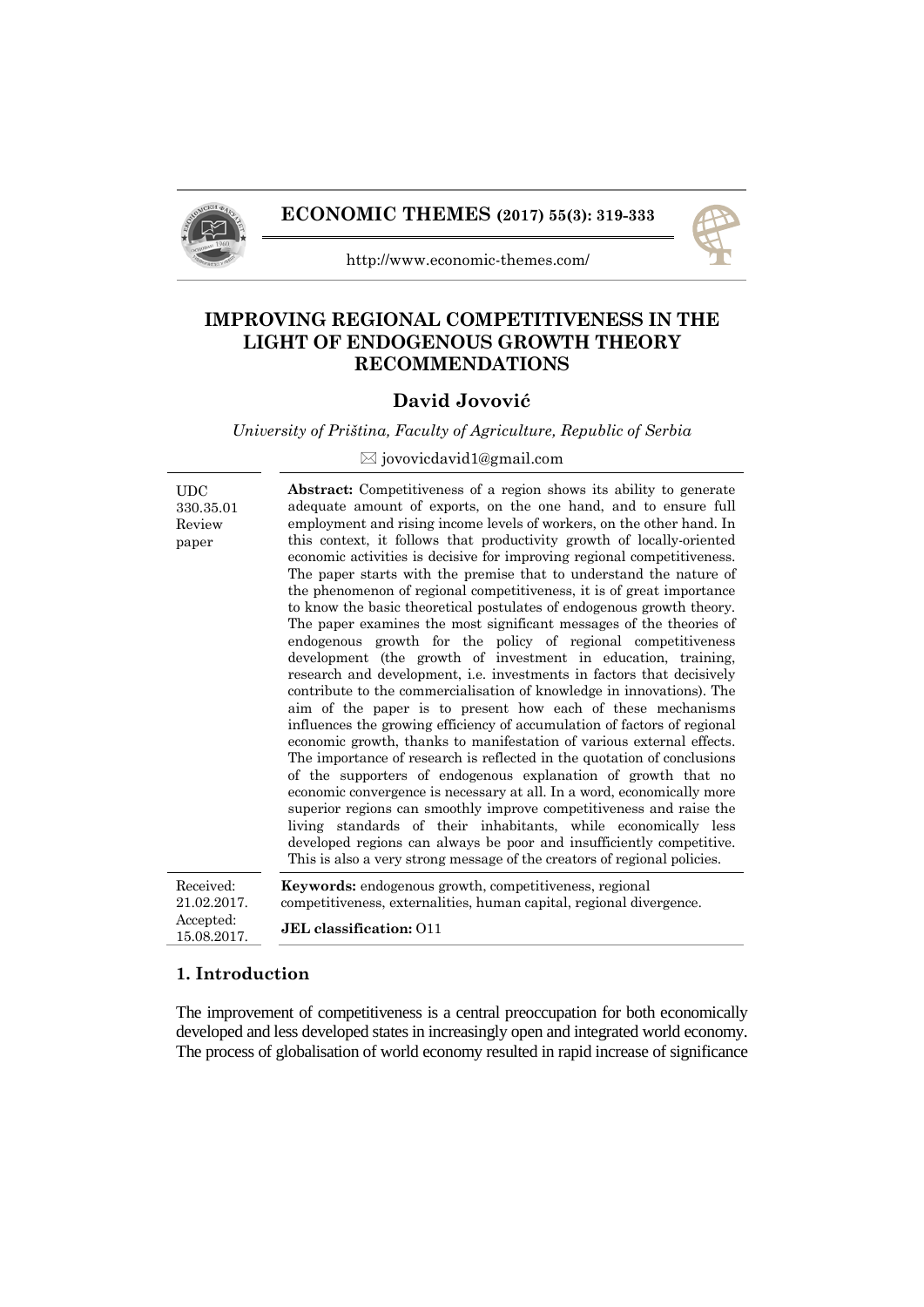of the phenomenon of competitiveness in economic theory and practice. The countries which understood the role and importance of the imperative of continuous improvement of competitiveness timely, managed to strengthen their economy within a relatively short period, increase investment and export and create a stable base for economic development for a long time.

Considering the phenomenon of competitiveness, the researchers in economy focus on various subjects of analyses: an enterprise, a sector, a region and a country. Due to their extreme complexity, the researches in competitiveness are inevitably associated with great simplifications. Namely, while investigating key dimensions of this phenomenon, only a minor number of reasons for different levels of competitiveness can be taken into consideration independently of the subject of analysis.

Although the development of competitiveness of a region is often shown as a vital target of regional strategy, the absence of generally adopted definition of regional competitiveness is a significantly limiting factor for the research in contents and importance of the category of competitiveness. Furthermore, a number of economists are categorical in their attitude that the competitiveness of a country, and consequently regions as its constituents, is basically a wrong conception (Krugman, 1994), since unsuccessful enterprises will be forced out of the market in case of low competitiveness, while such analogy cannot be made for countries. When enterprises compete for their market share, then the success of one is achieved on account of another, less successful. Such logic cannot be applied to national economies, since the economic success of one country is rather beneficial than harmful to other countries. This effect can be found in the literature named "a zero-sum game". Therefore, many economists think that if competitiveness is economically significant at all, then it is the other way to express productivity (Krugman, 1994). The progress of standard of life in one country is basically conditioned by the growth of rate of productivity. Shortly, it can be concluded that there is theoretical consent that the progress of economic performance in one country need not be on account of another on the one hand, and that productivity is a vital problem of competitiveness, on the other.

Bearing in mind the previously stated observations related to the phenomenon of competitiveness, in pure conceptual sense, two supporting points are included in this paper. The first is respect for the economic theoretical approach to the issue of the level of productivity, which depends on the degree of approach to this phenomenon, while the other is related to its vital sources in economic theory.

In shortest, competitiveness of an enterprise, a sector, a region and a country should be differentiated depending on the level at which it is investigated (Vuković, 2013, p. 129). The analysis of theoretical concept of competitiveness can be mainly microeconomic or macroeconomic. Microeconomic analysis of theoretical background concept of competitiveness is predominantly explained by postulates of urban growth theory, new institutional economies, theories of business strategies, and Schumpeterian development of economic concepts (Kitson, et al.,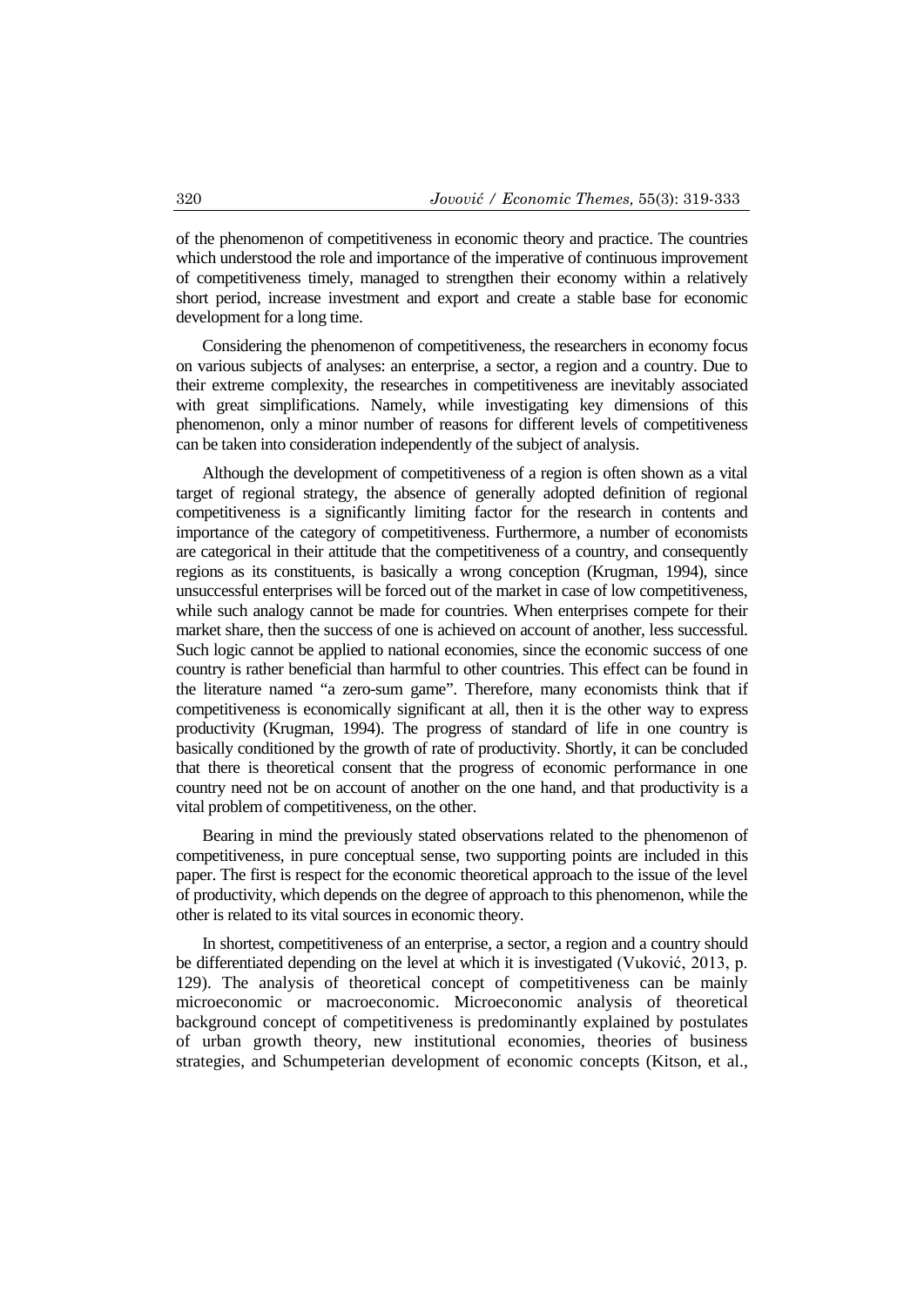2004). Macroeconomic analysis of the concept of competitiveness is supported by classical teaching, neoclassical theories, Keynesian theories, and theories of economic development, endogenous theories of growth and new theories of trade (Kitson, et al., 2004). Respecting the fact that each of these schools has own view of the phenomenon of competitiveness, this research emphasises the competitiveness of a region, especially in the light of consideration of significance of endogenous theories of growth for the policy of its improvement.

In addition to the introduction, the structure of the paper includes three sections. The first section attempts to define more closely the characteristics of regional competitive concepts. The second explicates the most significant theories of endogenous growth, while the third presents key meaning of endogenous theories of development, related to policy of local improvement of contemporary economic activities

### **2. The idea of competitiveness of a region**

Competitive ability of a country implies its ability to manufacture and distribute products and services throughout international economy which can compete with the products and services of other countries and thus increase economic welfare, i.e. improvement of living standard of the population. The economy which is more competitive in comparison to other countries, establishes the improvement of living standard of population based on the increase of productivity, not on loans or other elements of economic policy with short term effects.

The level of competitiveness is a result of complex influence of numerous macroeconomic, political, judicial and social factors. The function of the level of competitiveness and productivity of enterprises included in its economy is direct. The economy of a country cannot be competitive without successful domestic and foreign companies which are included in its structure. Only the increase of productivity of domestic and foreign enterprises can contribute to sustainable increase at the macro level. Productivity supports high earnings, stable currency and satisfactory returns of investments, which is in the function of strengthening purchasing power and higher living standard of the population.

The concept of regional competitiveness is defined between micro and macro competitiveness. It can neither be expressed as micro, nor as macroeconomic category, since regions are not simply a reduced version of certain national territory, neither are they aggregate expression of enterprises which function in certain area. Accordingly, regional competitiveness is not only the result of macroeconomic stability on the one hand, and the achieved level of development of entrepreneurship at the micro level, on the other hand. It is primarily the result of new patterns of competitiveness which have their regional component (Annoni & Kozovska, 2010). In shortest, this phenomenon speaks of capability of a province to create increasing and above-average income and to improve living standard of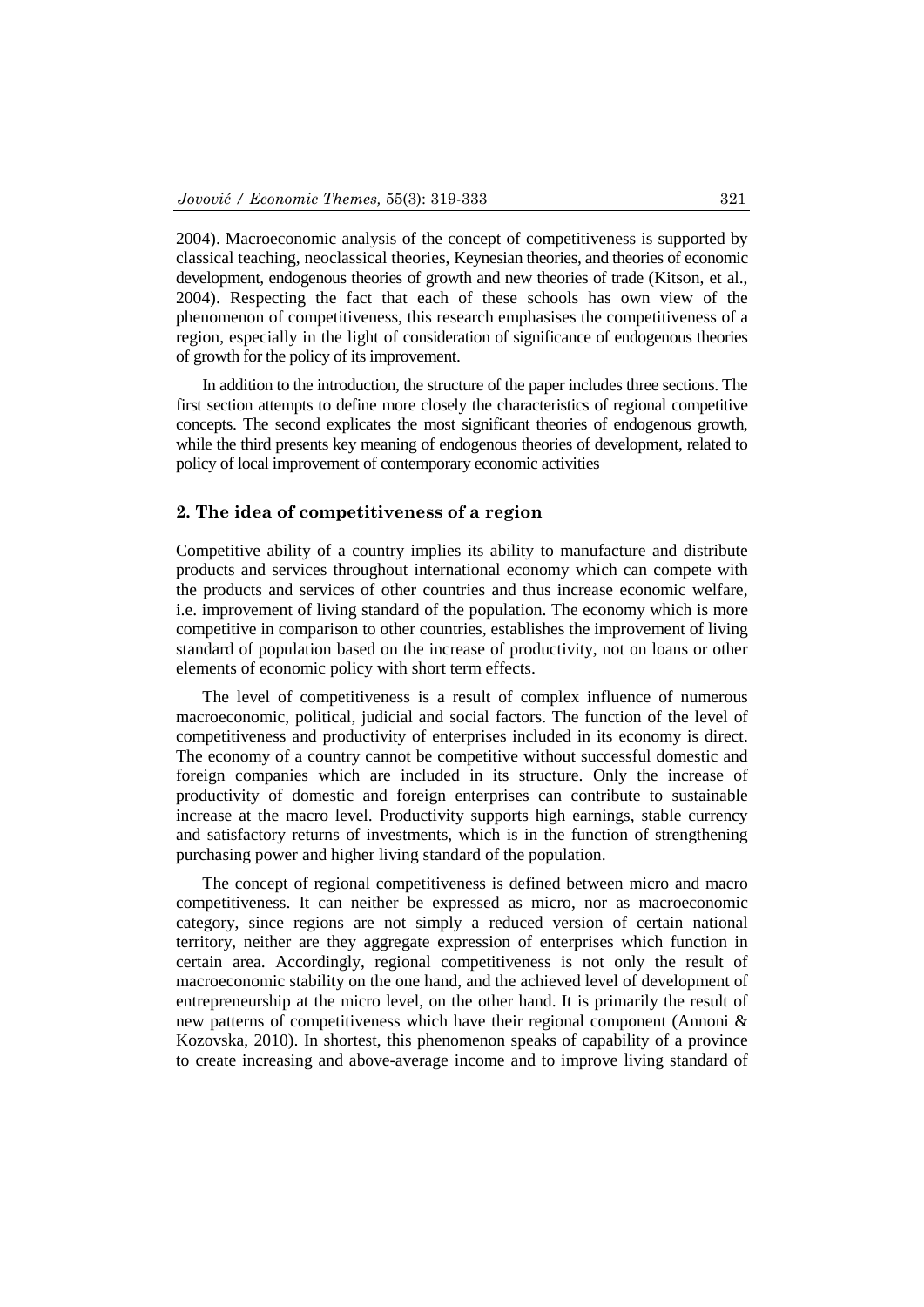the population who live there. In that sense, it can be said that competitiveness of a region speaks of its economic capability to optimise the utilisation of available resources and means aimed at competition with other regions, to improve on both state and worldwide markets, continuously adjusting to their changes (Martin, 2003).

Regional competitiveness can be defined as the success by which regions are mutually compared (Kitson et al., 2004). For instance, it can be the division of export market (national and international), or attractiveness for capital and workers. Shortly, the concept of competitiveness of a region is specifically positioned between micro and macro degrees, thus representing a unique coherence (Cvetanović et al., 2015) (Figure 1)



**Figure 1. Regional competitiveness**

*Source:* Cvetanović et al., 2015, p. 15.

Regional competitiveness indicates the quality of life of the people in the observed region as a territorial part of national economy

# **3. Endogenous development theory**

The foundations of the endogenous development can be found in the papers of Romer (1986, 1987, 1990), Lucas (1988), Grossman & Helpman (1991), Aghion & Howitt (1992) and many other researchers.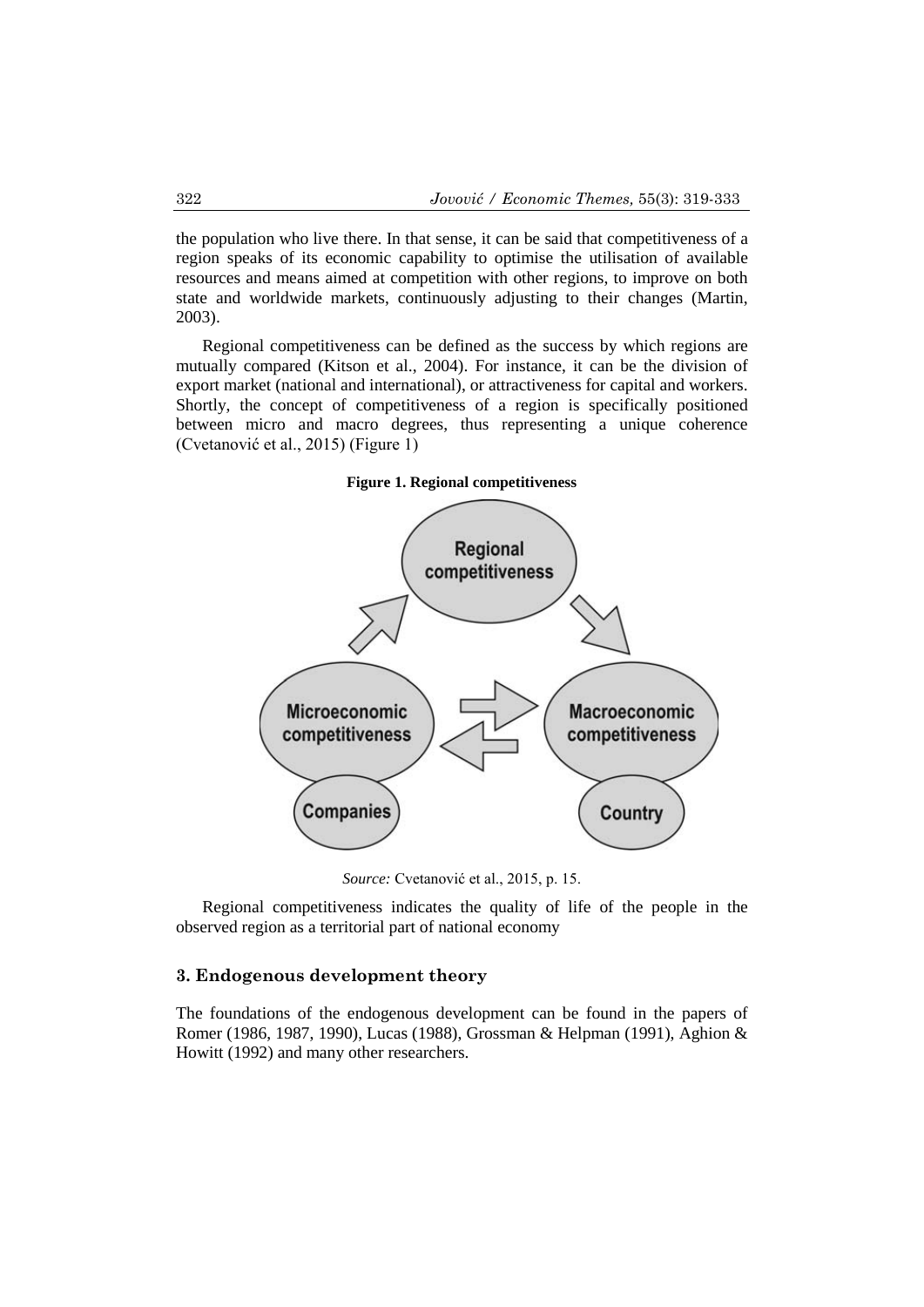Romer's model (1986) is one of the first and indisputably most significant papers related to the endogenous theory of growth. It begins with the assumption of existence of a great number of enterprises and conditions of perfect competitiveness. In Romer's opinion, the neoclassical theory did not manage to unequivocally determine the essence of technological change which, according to him, embodied the established knowledge, i.e. ideas, incorporated in objects. Although enterprises treat the technological level of production as a given quantity, Romer thinks that jump of technology or knowledge has endogenous influence on economy as a whole. More precisely, the spillover of technology and knowledge between companies leads to increased productivity of physical capital. In this way, the premise on exogenous character of technological change as a key disadvantage of economic growth in neoclassical interpretation is abandoned. In it, long-term growth is led primarily by accumulation of knowledge of market subjects, whose aim is the maximisation of profit. Considering the fact that the capital possessed by other enterprises is given, Romer assumes that production function of individual enterprises can have a typical neoclassical form. At the same time, the author suggests that the productivity of capital of these enterprises grow with the increase of total capital of other enterprises. In other words, the investments in capital generate externalities, hence all enterprises taken as a whole are not faced with decreasing returns (Romer, 1986). The production of final goods is a function of accumulated knowledge and other investments. The existence of sufficiently strong externalities is assumed, so that the fund of knowledge can achieve constant growth. More precisely, the fund of knowledge in economy is assumed to be proportional to the fund of physical capital, which means that greater investments in certain sectors increase the experience in manufacturing process, thus making it more productive (Acemoglu, 2008).

With his model in 1990, Paul Romer expands the concept of Kenneth Arrow's curve of learning by adding the hypothesis of knowledge spillover which states that at the very moment the knowledge occurs, it becomes available to everyone (Romer, 1990). Since the enterprises are not conscious of producing knowledge, they always consider the technological level specific quantity together with time the factor which may be applied without any extra expense in the process of production. Unlike physical capital which is produced from the previously manufactured product with constant returns, it is supposed that new knowledge, as a result of research and development has the quality of decreasing returns. Shortly, besides the accumulated knowledge for certain time, the doubling of investment in research and developmental activity will not double the produced quantity of new knowledge. The investment in new knowledge creates externalities. Accordingly, when an enterprise creates advanced mastery, it positively influences external productive capacity of competitive enterprises.

Although Romer managed to endogenise technological changes, his model was not quite satisfactory. This is simply due to the fact that this category is presented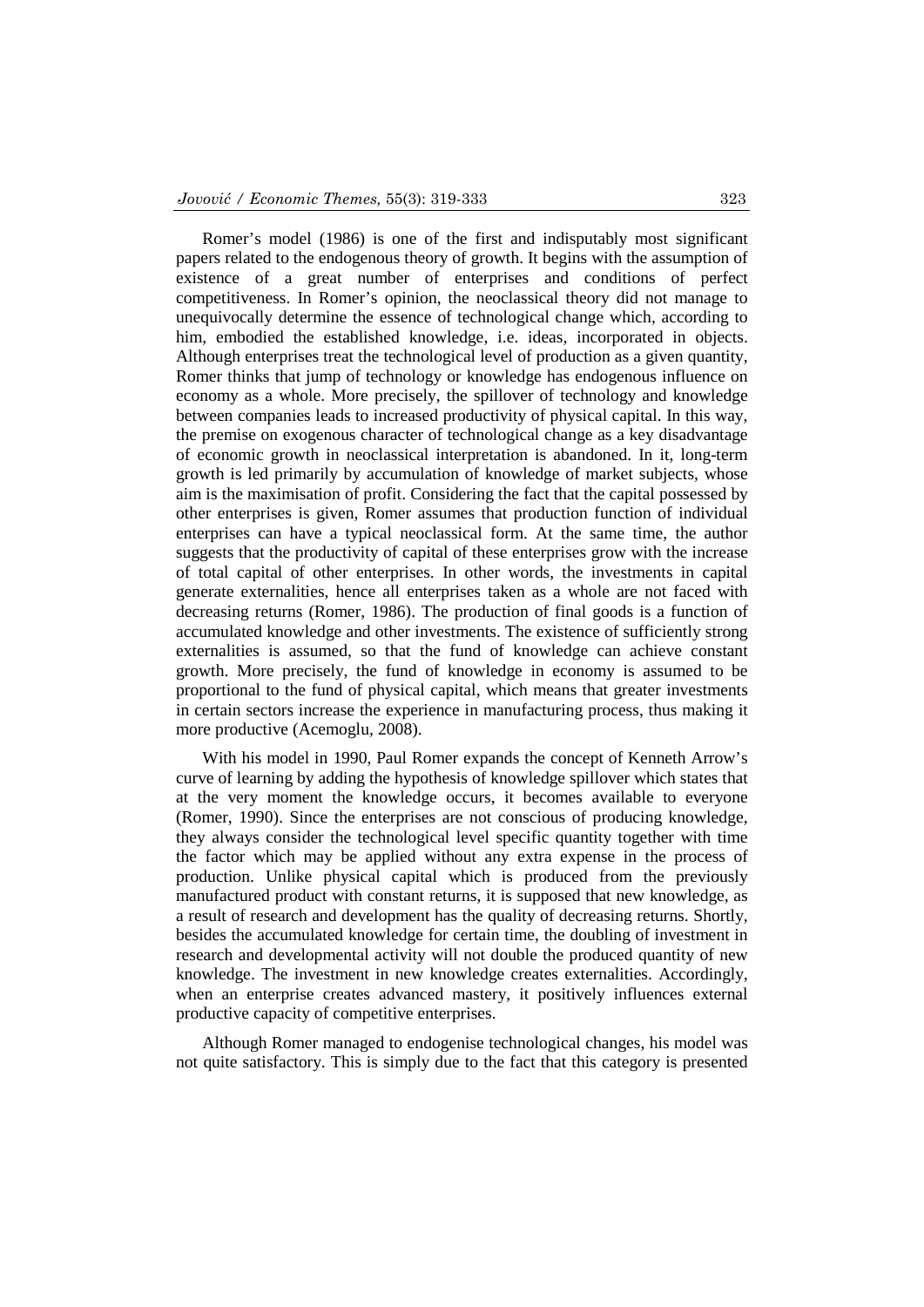as an accidental result of economic activity of an enterprise, which does not correspond to real processes. It is indisputable that new knowledge is not acquired accidentally. It is a sustained, organised effort of a company in its sector of research and development, which deals with discovery of new knowledge, trying to raise monopoly profit in those activities.

Aside from to Romer, Lucas made a significant contribution to the theory of endogenous growth; he said the interaction between individuals involved in the process of creation of knowledge directly influenced the accumulation and transfer of knowledge (Lucas, 1988). The higher level of human capital implies the faster process of accumulation. Hence, the balanced growth rate will be higher. It is assumed that human capital consciously increases due to individual decisions on investment in education, whereby the main motif lies in higher earnings. Since each generation of employees inherits the previous and acquires new knowledge there is no declining returns on human capital. According to the second version of the model, group training of labour force and the process of learning by doing result in the increasing returns.

The following models of endogenous growth established more direct mechanisms of creation and accumulation of knowledge in relation to initial Romer's model. Although those models of economic growth are mutually different, they treat the accumulated knowledge as a planned result of the decisions on investment in the activities of research and development. The implications of this approach are that knowledge stops being purely public good, because in order to stimulate companies to invest in knowledge, it has to be at least partially exclusive. By disabling other enterprises to use their inventions, the innovative enterprises acquire a kind of temporary monopolistic power. The mechanisms which enable temporary monopoly are the instruments of copyright and the similar. Monopoly position enables enterprises to make profits which justify the expense and risk of research. Monopoly profits, however, stimulate new enterprises to enter the fight for market shares. Namely, in the conditions of increasing returns, the enterprise with the greatest market share makes the biggest profit. Unlike Romer's model, these models of growth imply imperfect market competitiveness. In this case, instead of perfect competitiveness, the market is characterised by monopolistic competition. Namely, although enterprises can disable their competitors to copy the ideas directly, it does not mean that spillover to other competitive enterprises is absent. The competitive enterprises can rely on available public knowledge as an input in the production of new goods, or employment of labourers from the enterprises which are leaders in innovations.

The theory of endogenous growth recognises the knowledge which is neither purely public goods nor purely market goods. Unlike public goods, market goods have two main characteristics: competitiveness – only one person can use them at a given moment, and exclusiveness – it is possible to exclude others from utilisation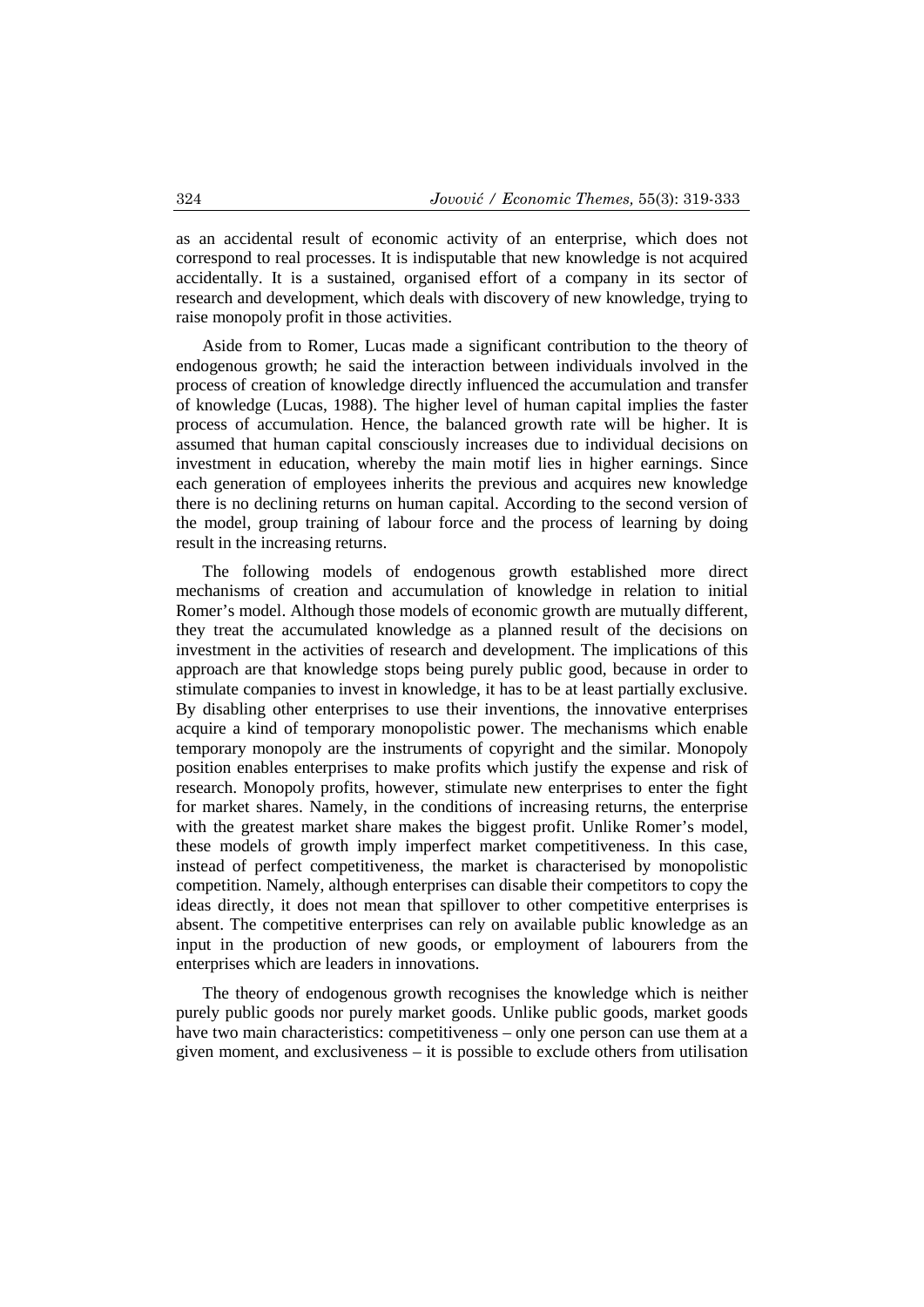of goods which are owned by certain economic agents. Namely, some knowledge is not completely available to all subjects on the market. It relates to the knowledge which is, for instance, protected by various forms of intellectual property or is kept as business secret by the users of the knowledge. Such knowledge can be treated as a productive factor equal to physical capital, which has its corresponding market structure. Shortly, two characteristics of knowledge – unlimited growth and spillover are the most significant characteristics for the theory of growth. If noncompetitive goods produce value, then the output can be constant economy of scope for all inputs taken together (Romer, 1990).

Romer (1990) also developed a model where technological development was presented by the growth of number of products. It consists of four factors of production: physical financial assets, labour, staff and technology accompanied by three fields of economy: the field of research and development whose constituents are staff and the accumulated knowledge aimed at production of new knowledge. More precisely, that sector produces a "new design" for production of intermediary available funds. The second is a sector of creation of intermediary available funds which include the design obtained by the sector of research together with the previously created product of final sector (which is not consumed but saved) in order to produce diverse new intermediate capital goods. The sector of final goods however, uses labour, staff and intermediary available funds in order to make final products for consumers. The product can be used either for consummation or saving. With respect to the real world, the model logically has numerous simplifications. Inter alia, it is clear that research sector uses human capital and labour besides knowledge, and that sector of intermediate goods uses human capital and labour as consumption, which is omitted in this model for the sake of simplification.

Perfect competitiveness is present in the sector of production of final products. However, it is not possible in the sector of production of intermediate capital goods, because each producer in the sector has the patent for manufacturing intermediate capital goods, either by own investment in research and development and thus acquiring the new design which is copyright, or by purchase. Regardless to the model of patent protection, each individual producer has an exclusive right to use the patent in production of corresponding capital good, thus being a monopolist in its production. Perfect competitiveness is present in the sector of research and development, since each enterprise uses physical and human capital to produce new designs. Unlike human capital, technology is free. The individuals with human capital and enterprises which need it for producing a new design are present on the market. Hence, the human capital market is characterised by perfect competitiveness. When an enterprise produces a new design, a great number of potential customers of the patent appear from the sector of intermediate capital goods. The price of a new design, as well as human capital is determined on the perfect competitiveness market. The model implies that the long-term balanced rate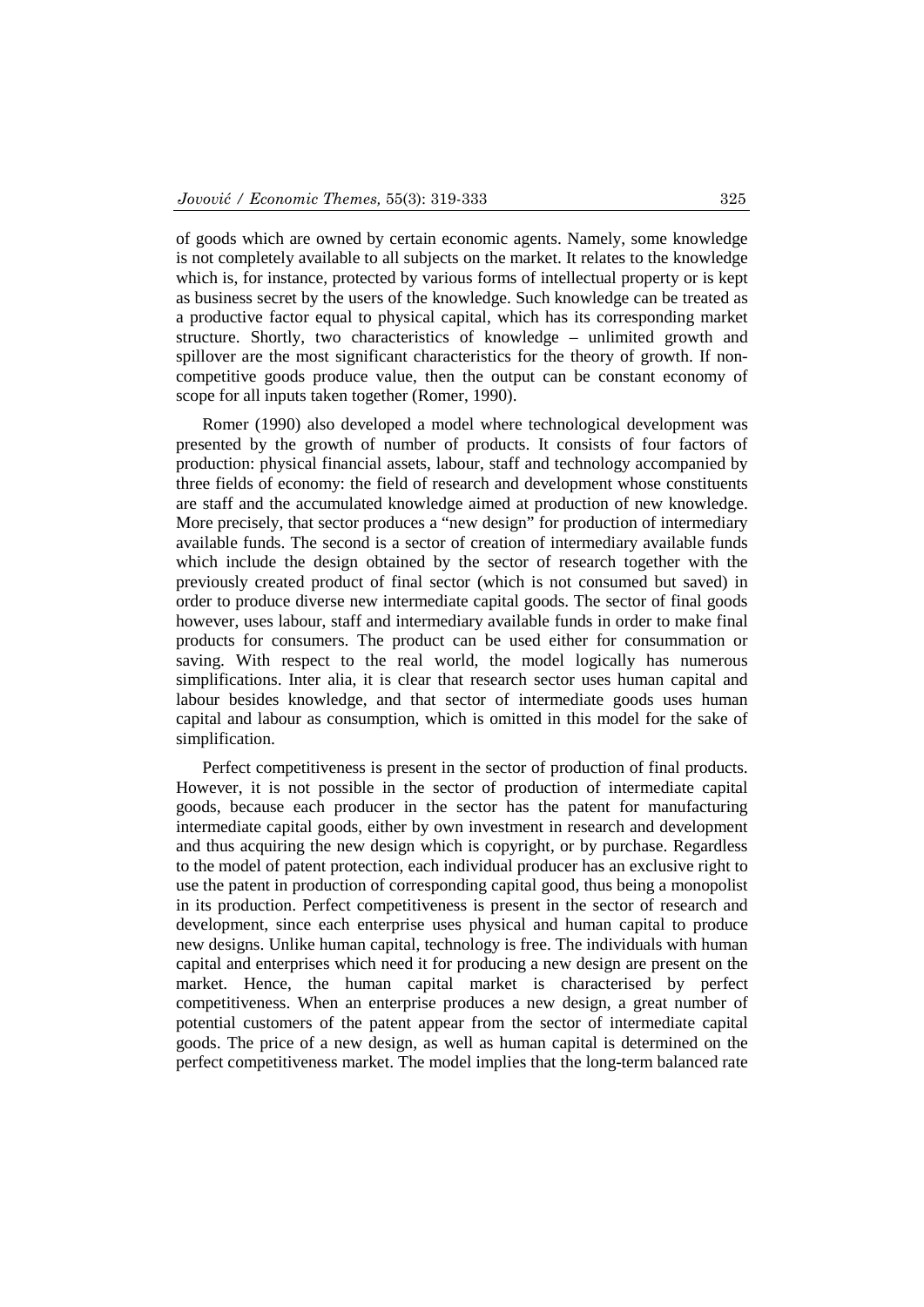of development is determined by the accumulated human capital level. When the balance is stable, insufficient staff is intended for research and developmental activities. It can also be concluded that the growth is more intensive when relative relations between the quantity of staff and labour becomes more favourable, and when human capital used by enterprises in the sector of research and development is larger in comparison to total quantity of the accumulated human capital (Mervar, 2003).

Grossman and Helpman (1989) together with Aghion and Hovitt (1992) developed endogenous models where continuous improvement of quality of existing products resulted in technological changes. Such models reflect the socalled Schumpeterian approach to technological changes. These models emphasise vertical innovations, i.e. technological and commercial improvements of the existing products. Thanks to innovations, the existing products are replaced on the market with new and more quality ones. The producers receive temporary benefit until new manufacturers with more competitive offer of products appear on the market.

The representatives of endogenous clarifications of economic development oppose an assumption of neoclassical economists about factors of decreasing returns, thereby emphasising the role of externalities in determining the rate of return on new capital investments. They think that investments in staff made by state and private individuals create externalities and rise of productivity, which annuls the expression of factors of decreasing returns.

Endogenous theory of development declines the views of neo-classicists related to three principal constituents of economic development of the region. They consider physical, human, social, creative and ecological capital essentially significant in addition to factors of physical capital, labour and technology. This practically means that the improvement of competitiveness of a region under other unchanged conditions implies the growth of efficiency of use of any of these factors.

Endogenous theory states that dynamics of development of economy at the regional and state level largely determines the nature of vital characteristics of economic system, i.e. economic and developments strategies at state and local levels (Todaro & Smit, 2015). A great number of endogenous clarifications of economic development indicate the importance of presence of adequate institutional organisations (Cvetanović et al., 2015). Some state that "location of industry can be decisively significant in development of a region, thus cooperative results of sites are remarkable for technological and overall effects of spillover and new knowledge" (Dragičević, 2012, p. 20).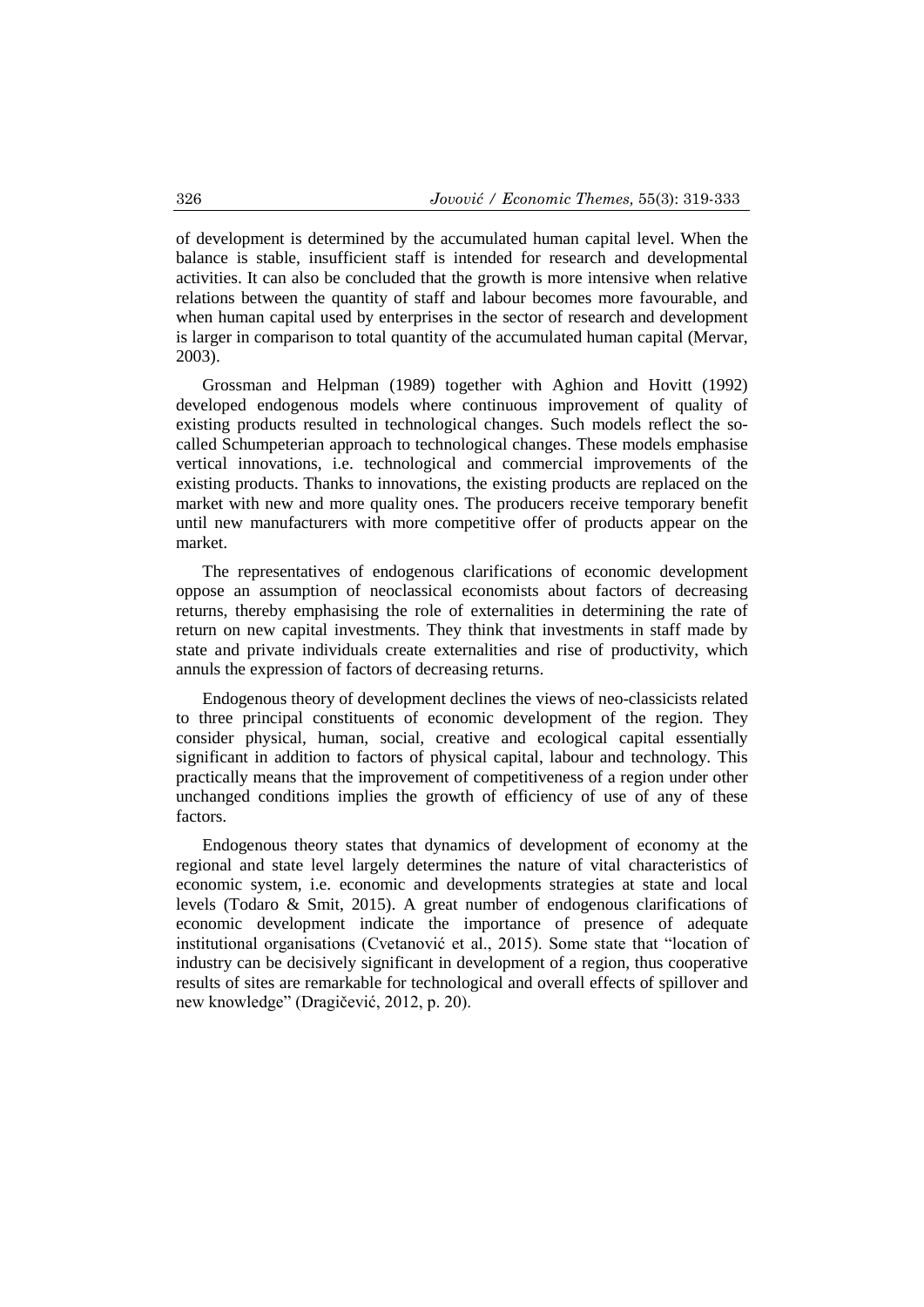## **4. Most significant effects of endogenous theory of endogenous development for policy of improvement of local competitiveness**

The consensus is achieved in local economy that the endogenous theory of growth is the most significant theoretical structure (Vazquez–Barquero, 2002). In 2008, the world crisis additionally accentuated this assessment (Jakopin, 2012).

The explanation of key factors of regional growth, by endogenous scientists creates an important shift when compared to the previous prevailing views of analysis of factors in regional economy. In shortest, the endogenous theory of regional growth records triple change of local developmental factors: "from factors of growth to elements of innovation, intangible 'hard' and 'soft' factors– local cooperation of protagonists, successful model of management, highly professional staff and the property established on knowledge, and transformation of functional into cognitive attitude" (Molnar, 2013, 49). The significant message of theory of endogenous growth related to the policy of regional development, and hence improvement of regional competitiveness refers to a redefined concept of capital as a factor of growth of productivity, employment and living standard at the regional level. In its elementary meaning, in addition to physical, a redefined concept of capital at the regional level includes human, social institutional, cultural, infrastructural and creative capital (Figure 2).

**PRODUCTIVE CAPITAL** following of CREATIVE GE **HELINDRANE** CANALLA **CAPITAL REGIONAL,** PRODUCTIVITY, Tango de La Carach **EMPLOYMENT AND** THROUGHT **STANDARD OF LIVING** Noviday Carlotte CAPITAL CULTURAL

**Figure 2. Factors of growth of productivity, employment and living standard of a region**

*Source:* Kitson, et al., 2004. p. 995.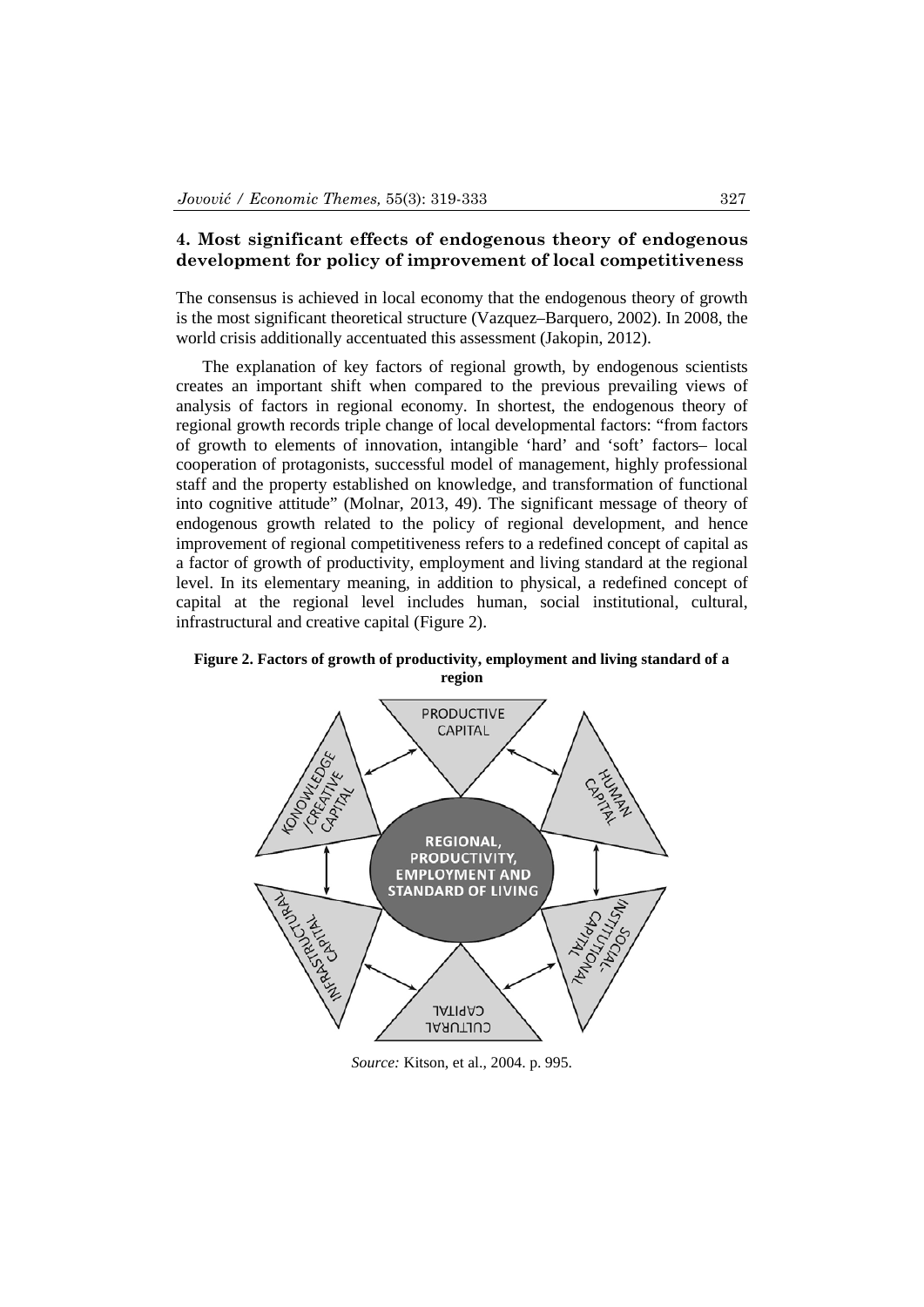Endogenous theory includes staff, i.e. knowledge as a factor of growth with increasing returns, which means that investments in regions abundant with human resources are permanently stimulated. For that reason, the investments *per se* need not be directed to less developed regions in order to produce higher returns (Cvetanović et al., 2017). The regions wealthy with human capital thus acquire permanent competitive advantage in comparison to those with less human capital.

Endogenous theories of regional growth indicate the significance of interactions among people for transfer of knowledge, productivity growth and improvement of competitiveness. Due to this fact, the Lucas model was used as a base in the application of endogenous theory aimed at explaining regional size of economic growth (Roberts & Setterfield, 2010). Namely, direct interactions among people imply geographical vicinity, thus it can be concluded that the possibilities for knowledge transfer, geographically viewed, are the strongest at the regional level (Lucas, 1988). Supporting Lucas's point of view, other authors emphasise the difference in meaning of geographical area for information and knowledge (Puljiz, 2009, p. 27). While the price of knowledge transfer in contemporary conditions does not by a rule depend of spatial distance, the price of knowledge transfer grows with the increase of geographical distance, which is the result of the characteristic of knowledge to be best disseminated in the face to face contact and frequent communication. It follows that the potential benefit of the endogenous theory of development in the explanation of local competitiveness lies in hypothesis which states that knowledge transfer is regionally restricted and has a cumulative character. Interpersonal interaction, connected with the degree of education results in further growth of current and obtaining new staff. The expansion of the staff stimulates the growth of innovativeness and improvement of competitiveness. Herewith, the most competitive regions with the greatest level of human capital gain permanent advantage in innovativeness compared to less competitive regions. With their environment, unattractive for highly educated and innovative individuals (lower salary, poorer possibility of employment, weaker financial sources) less competitive regions can hardly develop their own innovation potentials (Puljiz, 2009).

Endogenous explanations try to reveal the manner how the forces on the market, conclusions of widespread policy, and various solutions created in institutions affect the modelling of local and state economic changes, i.e. try to clarify at satisfactory level the reasons of differences in local and state rates of economic growth (Todaro & Smith, 2015, p. 150). Transfer of innovations and knowledge, adaptable organisation of production and development of institutions and cities result in the rise of efficiency and standards of key performances of manufacturing system. Each of those mechanisms have a reverse effect on the growth of efficiency of capital accumulation at the regional level, by stimulating the expression of different externalities and decrease of transaction expenses thus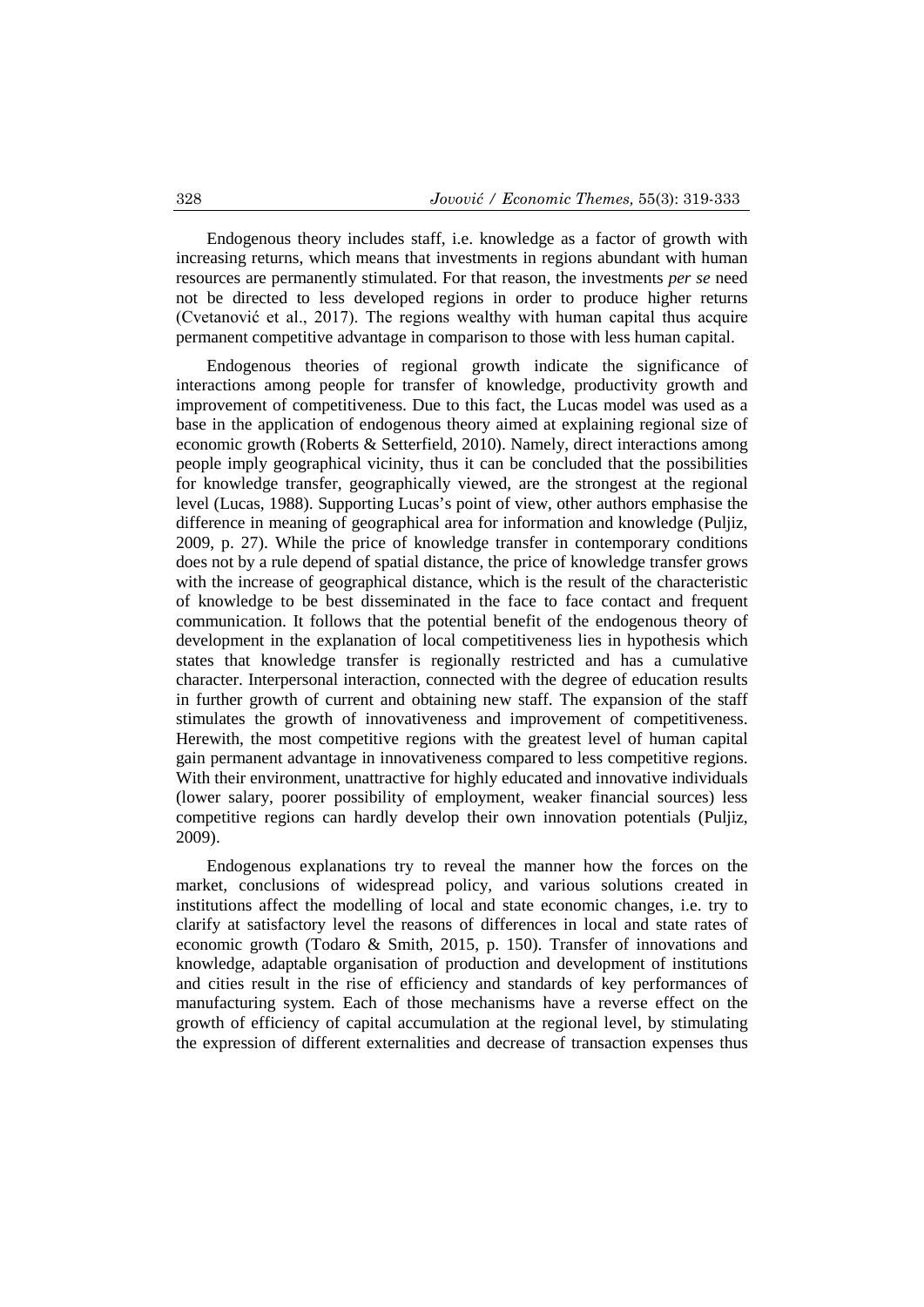contributing to the growth of productivity and increase of rate of return (Vazquez – Barquero, 2002, pp. 16-17).

It is possible to find very important messages for the policy of improvement of competitiveness in Schumpeterian endogenous models of economic growth. These models imply the existence of a great number of individuals and enterprises which have the market force and realise monopoly profits. "In order to provide awards for the individuals whose activities create knowledge, other individuals have to be excluded from that knowledge, or at least from the use without compensation to the creator. The state performs it by establishing the "ownership right" over knowledge, i.e. it approves the patent which grants the exclusive right of knowledge use to the inventor in a limited period of time" (Stiglic, 213. p. 350). In these models, the category of technological changes equally leads to both losses and benefits by the mechanism of acting on elimination of old skills and old processes of production. Technological changes are led by the possibility of realisation of monopoly profit, and their realisation leads to replacement of existing companies and vanishing of their rents. Due to the effect of replacement, the enterprises which want to enter the market make increasing efforts in research, development and implementation of innovative processes. Greater motivation of companies for research and development can be explained by comparing the profit realised by the existing monopolist and the profit of a company which wants to enter the market (Acemoglu, 2008). Basically, it starts from the claim that the existing monopolist is less stimulated to deal with research and development, as well as the commercialisation of knowledge of innovation, in comparison to the companies on the competitive market, since the next innovation might threaten the existing profitable position. On the other hand, since the company on the competitive market realises null profit, it does not have to lose anything, so the enterprises which want to enter the market are more motivated for research and development.

The temporality of monopoly profit is explained by the impossibility of complete protection of property ownership over the innovation, whereby it should be borne in mind that some innovations are impossible to protect as patents. Due to expression of externalities, the right of property ownership gradually weakens, and hence the decrease of rent, until the level when the results of research are completely shared by all subjects on the market. Also, the competitive enterprises participate in the process of research and progress. Thus, new profitable products and processes are created, which reduce the market share of old products. In this case, the enterprises are not only motivated to finance research and advancement in favour of realisation of monopoly rent, but are also forced to do so due to mere survival on the market. It is the replacement of products with new ones and substitution of existing companies by the newly established that is the nucleus of creative destruction as an essential conceptual premise of Schumpeterian economic thought (Aghion & Howitt, 2009).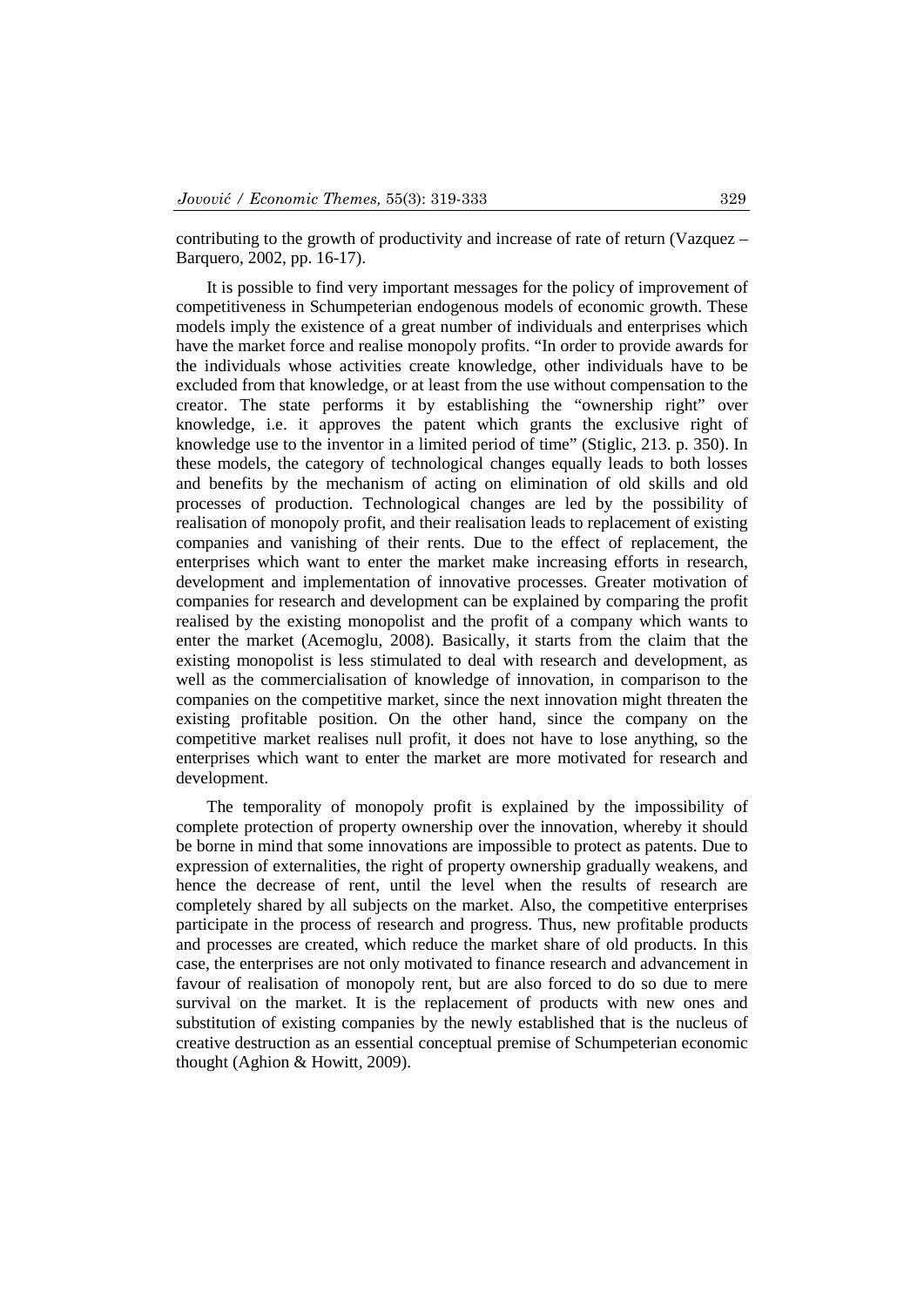In the context of analysis of the above explicated theories of endogenous growth for the policy of improvement of competitiveness of regions, the concept of technological spillover is especially significant. In shortest, it is related to external results of economic actions which influence indirectly engaged subjects. The spillovers have positive and negative effects known in economic theory. Locally acquired knowledge, which can be used elsewhere (not directly in that specific), is an instance of positive influence. Pollutions are typically a negative example which influences those subjects that do not participate in production of the goods whose use and process of production create these pollutions.

Elementary retrospection of the literature which deals with significance of technological spillovers over the last thirty years has indicated the listed conclusions. First, not any unity of attitudes of economic analysts exists related to the issue of influence of technological spillovers on the economic growth of a region. Second, disagreements of certain theoreticians range from those who speak in favour of positive technological spillovers which have beneficial and highly pronounced effect on dynamics of local economic development, to the attitudes that spillovers are mainly negative in character. And third, recent research predominantly emphasises positive technological spillovers, with indisputably positive influence on the dynamics of progress of economy, although it can hardly be precisely quantified (Cvetanović & Leković, 2012).

Technological spillovers synergically stimulate the process of increase of values of regional manufacturing of goods and services, thus improving its competitiveness. In contemporary conditions of economic activities, technological spillovers are mostly related to pervading and propulsive character of the new, primarily information communicative technologies. Larger scope of shifts of new technological realisations to particular area shows more pronounced effect of spillover of knowledge, technology and productiveness, thus improving the competitiveness of the observed area (Antevski, 2008).

Economically advanced regions can improve competitiveness and create better standard of the population forever, while underdeveloped regions can always stay poor and insufficiently competitive. Supposing that public and private financing of professional staff create externalities and improvement of efficiency which recompense declining return factors, the endogenous postulates of development try to clarify the probability of long-term improvement of regional competitiveness (Figure 3).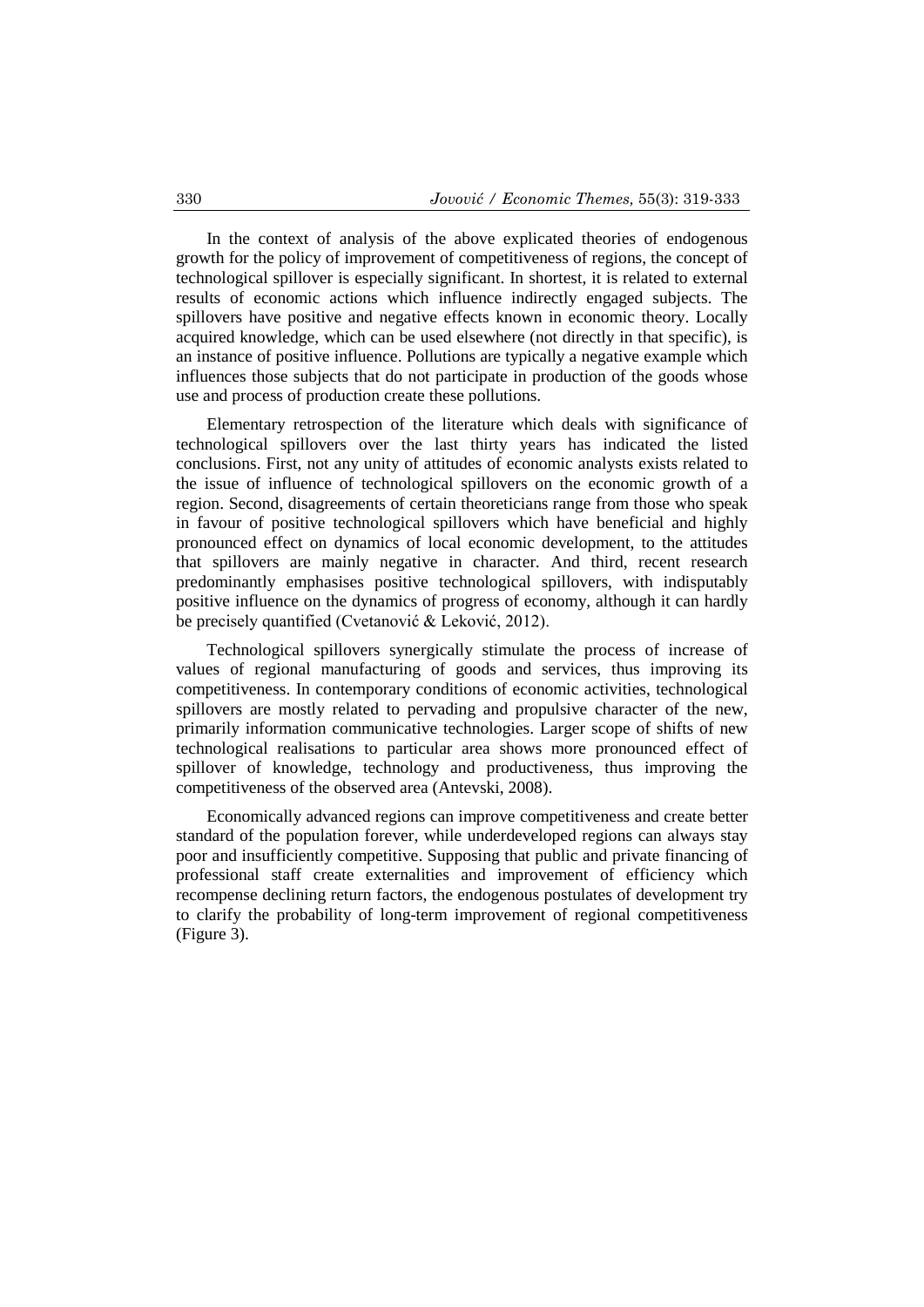

*Source:* Kitson, et al., 2004. p. 995.

In endogenous theory, the most significant source of growth is in the process of knowledge accumulation, i.e. in improvement of innovativeness.

### **5. Conclusion**

In accordance with the messages of endogenous growth, key factors of improvement of regional competitiveness are research and development, the knowledge commercialised in innovations, entrepreneurship, and technological spillovers. Like conventional manufacturing factors, these components create new values at the regional level. They count on expression of external effects, i.e. enabling non-declining returns of productive factors at the regional level.

The policy of improvement of competitiveness of a region should be focused on the process of learning and support to accumulation of innovative goods, which provides synergy among protagonists, positive management and high level of individual assets social networks and knowledge based property, innovativeness, ideas, and quality of life increasingly replace cost effectiveness in the policy of improvement of regional competitiveness.

#### **References**

Acemoglu, D. (2008). *Introduction to modern economic growth*. Princeton University Press.

- Aghion, P. & Howitt, P. (1992). A Model of Growth through Creative Destruction, *Econometrica* 60 (2), 323-51.
- Aghion, P. & Howitt, P. (2008). *The economics of growth*. MIT press.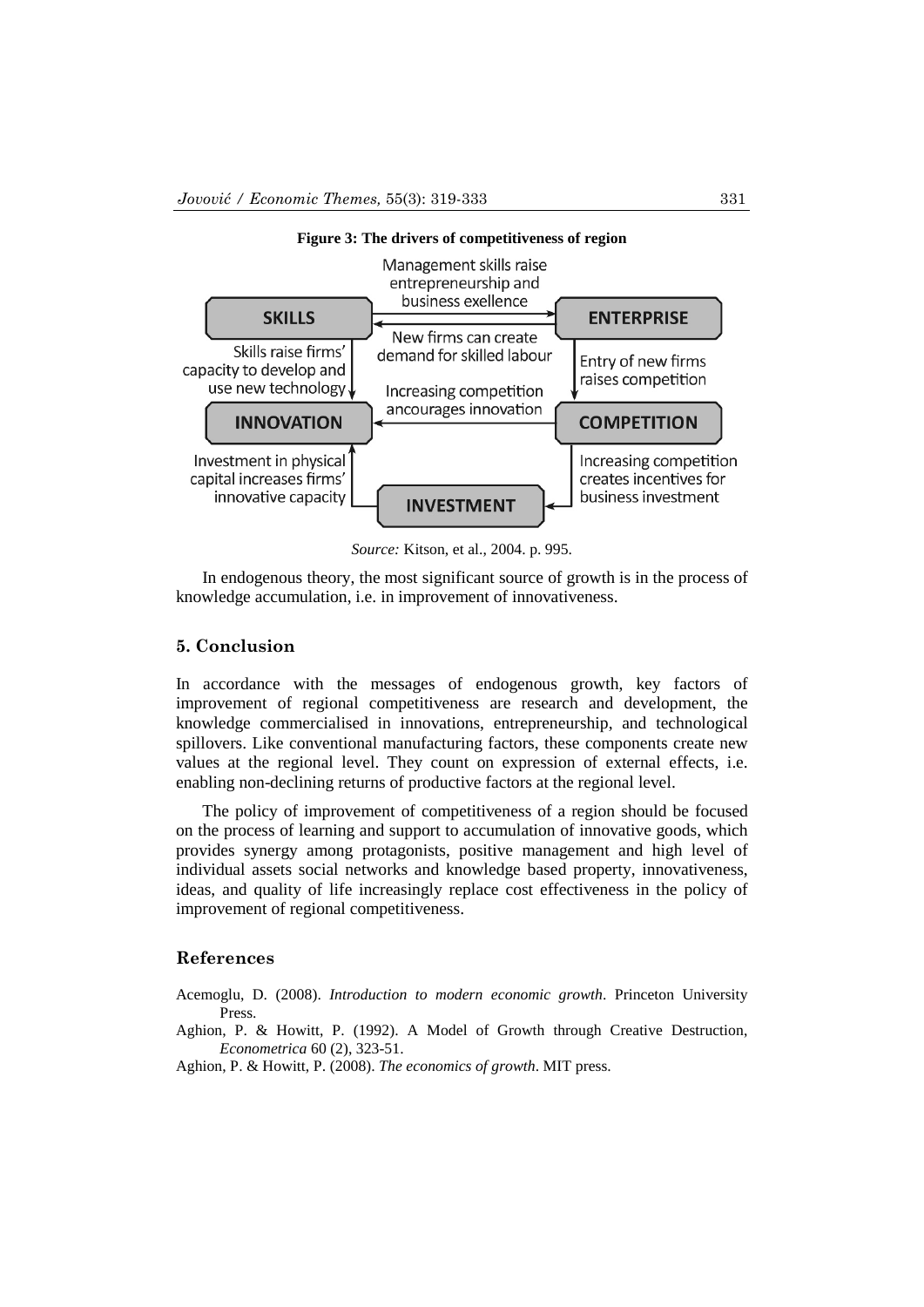- Annoni, P. & Kozovska, K. (2010). EU Regional Competitiveness Index 2010. European Commission, Joint Research Centre, EUR 24346.
- Antevski, M. (2008). *Regionalna integracija u Evropi*. Beograd: M. Antevski.
- Cvetanović, S., Ilić, V. & Despotović, D. (2017). Ljudski kaptal i endogeni razvoj regiona, *Teme*, 41 (1): 73-90.
- Cvetanović, S., Filipović, M., Nikolić, M. & Belović, D. (2015). Endogenous growth theory and regional development policy. *Spatium*, (34), 10-17.
- Grossman, G. & Helpman, E (1989). Comparative Advantage and Long Run Growth, Working Paper no. 2809. Cambridge, Mass.: NBER.

Dragičević, M. (2012). *Konkurentnost: Projekat za Hrvatsku*, Zagreb: Školska knjiga.

- Jakopin, E. (2012). Post-crisis reallocation of growth factors. *Ekonomski horizonti*, 14 (2), 77–87.
- Kitson, M., Martin, R. Tyler, P. (2004). Regional Competitiveness: An Elusive yet Key Concept?. *Regional Studies*, 38 (9), 991–999.
- Krugman, P. (1994). Competitiveness: A Dangerous Obsession. *Foreign Affairs*, 73 (2), 28- 44.
- Lucas, R. (1988). On The Mechanics Of Economic Development. *Journal of Monetary Economics* 22, 3-42.
- Martin, R. L. (2003). A study on the factors of regional competitiveness. *A draft final report for The European Commission Directorate-General Regional Policy, Cambridge: University of Cambridge*.
- Mervar, A. (2003). Esej o novijim doprinosima teoriji ekonomskog rasta. *Ekonomski pregled*, 54 (3-4), 369-392.
- Molnar, D. (2013). Regionalne nejednakosti i privredni rast: primer Srbije. *Doktorska disertacija, Univerzitet u Beogradu, Beograd: Ekonomski fakultet.*
- Puljiz, J. (2009). Čimbenici regionalnog razvoja i regionalnih nejednakosti u Republici Hrvatskoj. *Doktorska disertacija, Sveučilište u Splitu, Split: Ekonomski fakultet*.
- Roberts, M. & Setterfield, M. (2010). Endogenous regional growth: a critical survey. In Setterfield, M. (ed) *Handbook of alternative theories of economic growth*, 431-50.
- Romer, P. (1990). Endogenous technological change. *Journal of Political Economy*, 98 (5, Part 2), 71-102.
- Romer, P. (1987). Growth based on increasing returns due to specialization. *The American Economic Review*, 77 (2), 56-62.
- Romer, P. (1986). Increasing returns and long-run growth. *Journal of political economy*, 94 (5), 1002-1037.
- Stiglic, Dž. (2013). *Ekonomija javnog sektora*. Beograd: Centar za izdavačku delatnost Ekonomskog fakulteta univerziteta u Beogradu.
- Todaro, M. & Smith, M. (2014). *Economic Development*. London: Addison-Wesley.
- Vazquez-Barquero, A. (2002). *Edogenous Development*. Routledge.
- Vuković, D. (2013). Mоdеl rеgiоnаlnе kоnkurеntnоsti: tеоriјskо-mеtоdоlоškа аnаlizа i mоgućnоsti primеnе u Srbiјi, *Doktorska disertacija, Univerzitet u Kragujevcu, Kragujevac: Ekonomski fakultet.*